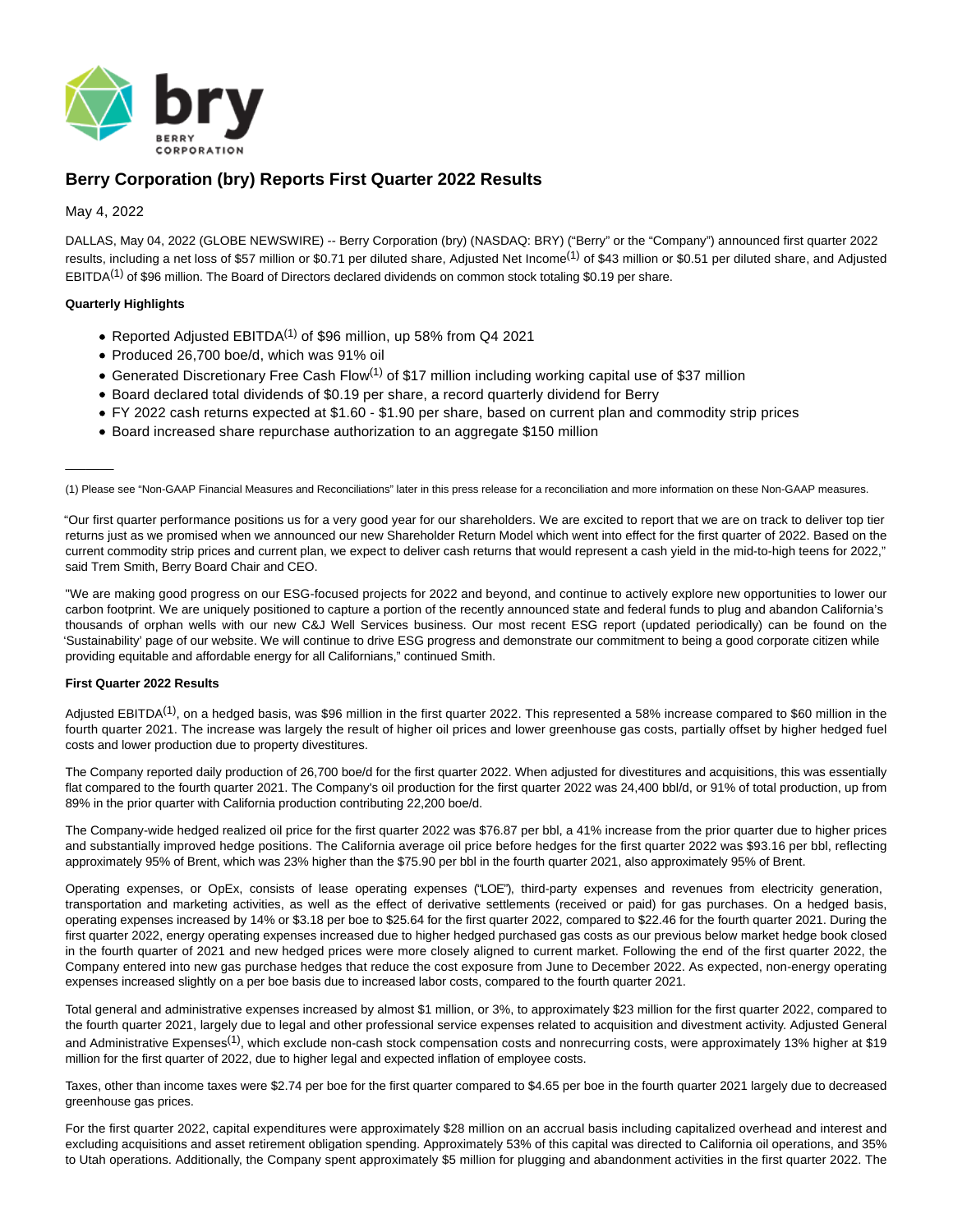execution of the Company's 2022 development program included drilling 26 new wells in the first quarter 2022, 22 of which were in California and four of which were in Utah, along with 76 well workovers.

The first quarter 2022 operations results for C&J Well Services, Berry's well servicing and abandonment segment acquired in the fourth quarter 2021, included services revenues of \$40 million, costs of services of \$33 million, and general and administrative expenses of \$3 million. These results were negatively impacted by higher than planned labor and fuel costs.

At March 31, 2022, the Company had liquidity of \$213 million consisting of \$20 million cash on hand and \$193 million available for borrowings under its RBL Facility.

"We are excited to announce our first variable dividend under our Shareholder Return Model based on Discretionary Free Cash Flow <sup>(1)</sup> generated in the first quarter 2022, which will be paid June 15. We currently expect our variable dividend for the second quarter to be substantially better as the first quarter is historically our largest working capital consuming quarter, which affects our Discretionary Free Cash Flow<sup>(1)</sup>. Based on our current oil hedges, the oil market outlook, and our previously disclosed 2022 guidance, we are well positioned to drive strong and sustainable shareholder returns for the next few years," stated Cary Baetz, Executive Vice President and Chief Financial Officer. "On the energy cost side, we have recently enhanced our natural gas purchases hedge position for 2022 and now have roughly two-thirds of our daily consumption hedged at \$4 per mmbtu from June through December 2022. We also gained the remainder of our additional volume allotment on the Kern River gas line on May 1, 2022. The access allows us to be more opportunistic with pricing and provides certainty around volumes during tight supply times."

### **Quarterly Dividends**

The Company's Board of Directors declared dividends totaling \$0.19 per share on the Company's outstanding common stock. The variable portion of \$0.13 per share was based on first quarter 2022 Discretionary Free Cash Flow<sup>(1)</sup> in accordance with the Company's Shareholder Return Model, and is payable on June 15, 2022 to shareholders of record at the close of business on May 16, 2022. The fixed dividend for the second quarter of 2022 of \$0.06 per share was also declared, and is payable on July 15, 2022 to shareholders of record at the close of business on June 15, 2022.

Subject to approval by the Board on a quarterly basis and depending on a variety of factors, including the Company's financial condition and results of operations, the Company intends to declare a fixed and variable dividend each quarter.

#### **Increased Share Repurchase Authorization**

The Company's Board of Directors approved an increase of \$102 million to the Company's share repurchase authorization bringing the Company's total share repurchase authority to \$150 million. The Board's authorization permits the Company to make purchases of its common stock from time to time in the open market and in privately negotiated transactions, subject to market conditions and other factors, up to the aggregate amount authorized by the Board. The Board's authorization has no expiration date.

(1) Please see "Non-GAAP Financial Measures and Reconciliations" later in this press release for a reconciliation and more information on these Non-GAAP measures.

#### **Earnings Conference Call**

\_\_\_\_\_\_

The Company will host a conference call May 4, 2022, to discuss these results:

| Live Call Date:     | Wednesday, May 4, 2022                        |
|---------------------|-----------------------------------------------|
| Live Call Time:     | 11:00 a.m. Eastern Time (8 a.m. Pacific Time) |
| Live Call Dial-in:  | 877-491-5169 from the U.S.                    |
|                     | 720-405-2254 from international locations     |
| Live Call Passcode: | 5757614                                       |

A live audio webcast will be available at bry.com/category/events.

An audio replay will be available shortly after the broadcast:

| Replay Dates:    | Through Wednesday, May 18, 2022           |
|------------------|-------------------------------------------|
| Replay Dial-in:  | 855-859-2056 from the U.S.                |
|                  | 404-537-3406 from international locations |
| Replay Passcode: | 5757614                                   |

A replay of the audio webcast will also be archived at ir.bry.com/reports-resources.

#### **About Berry Corporation (bry)**

Berry is a publicly traded (NASDAQ: BRY) western United States independent upstream energy company with a focus on onshore, low geologic risk, long-lived, conventional oil reserves located primarily in the San Joaquin basin of California. We also have well servicing and abandonment capabilities in California. More information can be found at the Company's website at bry.com.

#### **Forward-Looking Statements**

The information in this press release includes forward-looking statements within the meaning of Section 27A of the Securities Act of 1933 and Section 21E of the Securities Exchange Act of 1934. All statements, other than statements of historical facts, included in this press release that address plans, activities, events, objectives, goals, strategies, or developments that the Company expects, believes or anticipates will or may occur in the future, such as those regarding its financial position; liquidity; cash flows (including, but not limited to, Discretionary Free Cash Flow); financial and operating results; capital program and development and production plans; operations and business strategy; potential acquisition and other strategic opportunities; reserves; hedging activities; capital expenditures, return of capital; our new shareholder return model and the payment of or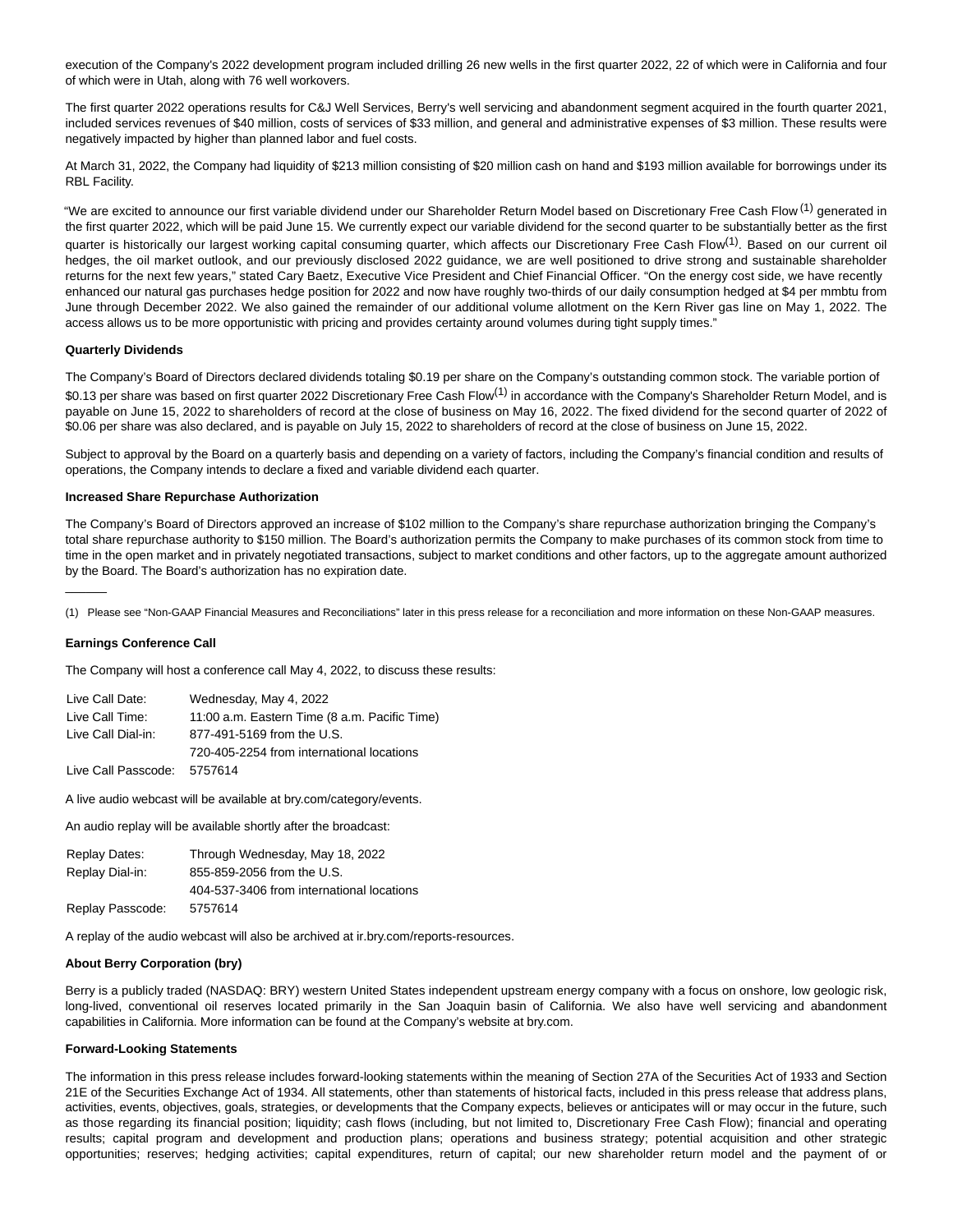improvement of future dividends; future repurchases of stock or debt; capital investments, recovery factors, and other guidance are forward-looking statements. The forward-looking statements in this press release are based upon various assumptions, many of which are based, in turn, upon further assumptions. Although we believe that these assumptions were reasonable when made, these assumptions are inherently subject to significant uncertainties and contingencies which are difficult or impossible to predict and are beyond our control. Therefore, such forward-looking statements involve significant risks and uncertainties that could materially affect our expected results of operations, liquidity, cash flows and business prospects.

Berry cautions you that these forward-looking statements are subject to all of the risks and uncertainties incident to the exploration for and development, production, gathering and sale of natural gas, NGLs and oil most of which are difficult to predict and many of which are beyond Berry's control. These risks include, but are not limited to, commodity price volatility; legislative and regulatory actions that may prevent, delay or otherwise restrict our ability to drill and develop our assets, including the implementation of additional requirements for the regulatory approval and permitting process; legislative and regulatory initiatives in California or our other areas of operation addressing climate change or other environmental concerns; investment in and development of competing or alternative energy sources; drilling, production and other operating risks; uncertainties inherent in estimating natural gas and oil reserves and in projecting future rates of production; cash flow and access to capital; the timing and funding of development expenditures; environmental, health and safety risks; effects of hedging arrangements; potential shut-ins of production due to lack of downstream demand or storage capacity; the impact and duration of the ongoing COVID-19 pandemic on demand and pricing levels; the ability to effectively deploy our ESG strategy and risks associated with initiating new projects or business in connection therewith; and the other risks described under the heading "Item 1A. Risk Factors" in the Company's Annual Report on Form 10-K for the year ended December 31, 2021 and subsequent filings with the SEC.

You can typically identify forward-looking statements by words such as aim, anticipate, achievable, believe, budget, continue, could, effort, estimate, expect, forecast, goal, guidance, intend, likely, may, might, objective, outlook, plan, potential, predict, project, seek, should, target, will or would and other similar words that reflect the prospective nature of events or outcomes.

Any forward-looking statement speaks only as of the date on which such statement is made, and we undertake no obligation to correct or update any forward-looking statement, whether as a result of new information, future events or otherwise except as required by applicable law. Investors are urged to consider carefully the disclosure in our filings with the Securities and Exchange Commission, available from us at via our website or via the Investor Relations contact below, or from the SEC's website at www.sec.gov.

#### **Tables Following**

The financial information and certain other information presented have been rounded to the nearest whole number or the nearest decimal. Therefore, the sum of the numbers in a column may not conform exactly to the total figure given for that column in certain tables. In addition, certain percentages presented here reflect calculations based upon the underlying information prior to rounding and, accordingly, may not conform exactly to the percentages that would be derived if the relevant calculations were based upon the rounded numbers, or may not sum due to rounding.

### **SUMMARY OF RESULTS**

|                                                    | <b>Three Months Ended</b> |    |                                                        |                |           |  |  |
|----------------------------------------------------|---------------------------|----|--------------------------------------------------------|----------------|-----------|--|--|
|                                                    | March 31, 2022            |    | December 31, 2021                                      | March 31, 2021 |           |  |  |
|                                                    |                           |    | (\$ and shares in thousands, except per share amounts) |                |           |  |  |
| <b>Statement of Operations Data:</b>               |                           |    |                                                        |                |           |  |  |
| <b>Revenues and other:</b>                         |                           |    |                                                        |                |           |  |  |
| Oil, natural gas and natural gas liquids sales     | \$<br>210,351             | \$ | 181,377                                                | S              | 135,265   |  |  |
| Services revenue                                   | 39,836                    |    | 35,840                                                 |                |           |  |  |
| Electricity sales                                  | 5,419                     |    | 6,308                                                  |                | 10,069    |  |  |
| Losses on oil and gas sales derivatives            | (161, 858)                |    | (16, 378)                                              |                | (53, 504) |  |  |
| Marketing revenues                                 | 289                       |    | 834                                                    |                | 2,234     |  |  |
| Other revenues                                     | 45                        |    | 105                                                    |                | 137       |  |  |
| Total revenues and other                           | 94,082                    |    | 208,086                                                |                | 94,201    |  |  |
| <b>Expenses and other:</b>                         |                           |    |                                                        |                |           |  |  |
| Lease operating expenses                           | 63,124                    |    | 67,292                                                 |                | 62,284    |  |  |
| Costs of services                                  | 33,472                    |    | 28,339                                                 |                |           |  |  |
| Electricity generation expenses                    | 4,463                     |    | 3,660                                                  |                | 7,648     |  |  |
| <b>Transportation expenses</b>                     | 1,158                     |    | 1,758                                                  |                | 1,576     |  |  |
| Marketing expenses                                 | 299                       |    | 825                                                    |                | 2,227     |  |  |
| General and administrative expenses                | 22,942                    |    | 22,357                                                 |                | 17,070    |  |  |
| Depreciation, depletion and amortization           | 39,777                    |    | 38,903                                                 |                | 33,840    |  |  |
| Taxes, other than income taxes                     | 6,605                     |    | 11,920                                                 |                | 9,557     |  |  |
| (Gains) losses on natural gas purchase derivatives | (29, 054)                 |    | 15,772                                                 |                | (27, 730) |  |  |
| Other operating expenses (income)                  | 3,769                     |    | (1,726)                                                |                | 799       |  |  |
| Total expenses and other                           | 146,555                   |    | 189,100                                                |                | 107,271   |  |  |
| Other (expenses) income:                           |                           |    |                                                        |                |           |  |  |
| Interest expense                                   | (7,675)                   |    | (7, 451)                                               |                | (8, 485)  |  |  |
| Other, net                                         | (13)                      |    | (91)                                                   |                | (143)     |  |  |
| Total other (expenses) income                      | (7,688)                   |    | (7, 542)                                               |                | (8,628)   |  |  |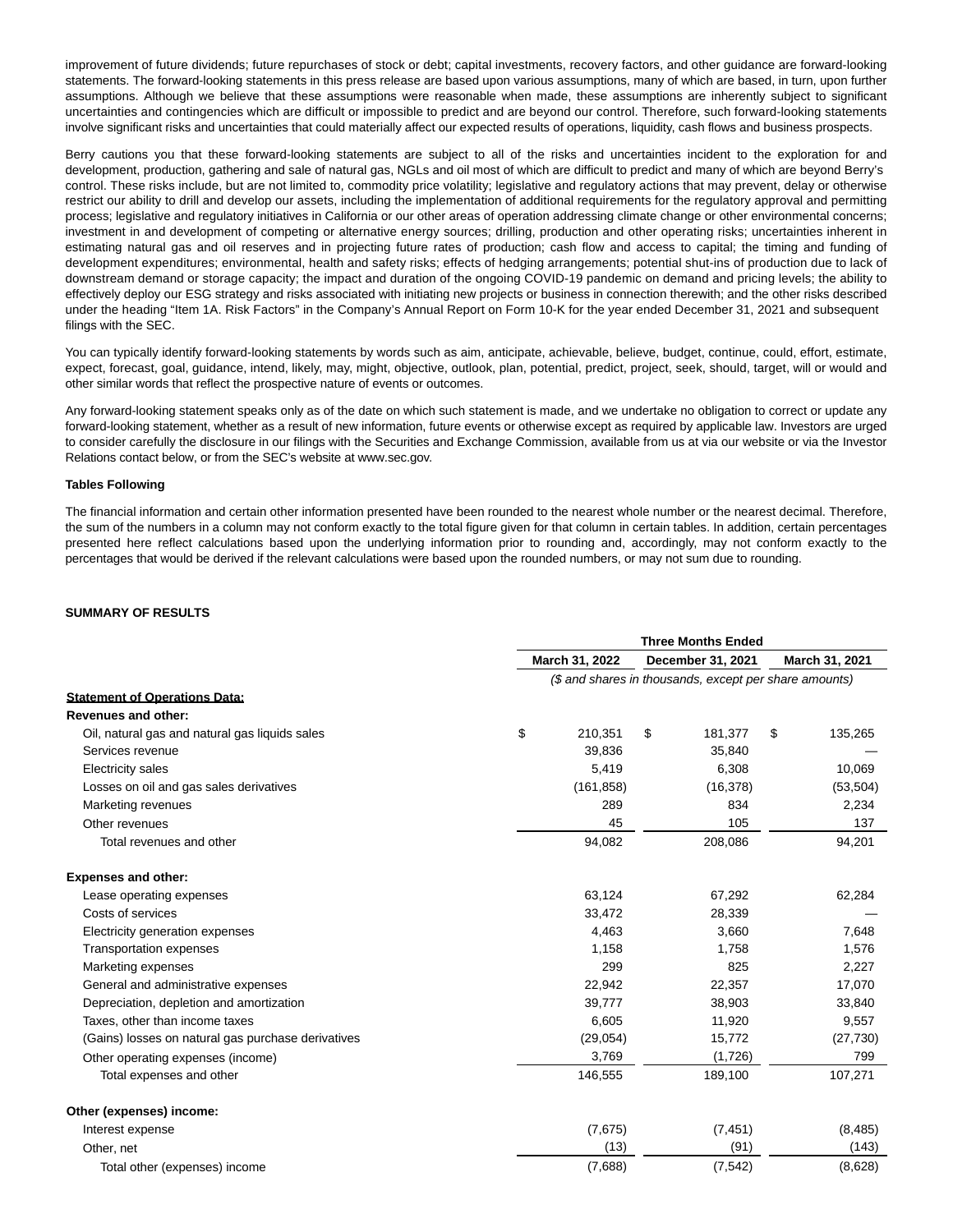| (Loss) income before income taxes<br>Income tax (benefit) expense<br>Net (loss) income | (60, 161)<br>(3,351)<br>(56, 810) | Ъ  | 11.444<br>2,619<br>8,825 |    | (21, 698)<br>(376)<br>(21, 322) |
|----------------------------------------------------------------------------------------|-----------------------------------|----|--------------------------|----|---------------------------------|
| Net (loss) income per share:                                                           |                                   |    |                          |    |                                 |
| Basic                                                                                  | \$<br>(0.71)                      | S. | 0.11                     | S  | (0.27)                          |
| Diluted                                                                                | \$<br>(0.71)                      | \$ | 0.11                     | S  | (0.27)                          |
| Weighted-average shares of common stock outstanding - basic                            | 80,298                            |    | 80,007                   |    | 80,115                          |
| Weighted-average shares of common stock outstanding - diluted                          | 80,298                            |    | 84,011                   |    | 80,115                          |
| Adjusted Net Income (Loss) <sup>(1)</sup>                                              | \$<br>42.871                      | S  | 10.204                   | \$ | 5,627                           |
| Weighted-average shares of common stock outstanding - diluted                          | 84.447                            |    | 84.011                   |    | 82,276                          |
| Diluted earnings per share on Adjusted Net Income (Loss)                               | \$<br>0.51                        | S  | 0.12                     | \$ | 0.07                            |

|                                                             |    | <b>Three Months Ended</b> |    |                                                        |    |                |  |
|-------------------------------------------------------------|----|---------------------------|----|--------------------------------------------------------|----|----------------|--|
|                                                             |    | March 31, 2022            |    | December 31, 2021                                      |    | March 31, 2021 |  |
|                                                             |    |                           |    | (\$ and shares in thousands, except per share amounts) |    |                |  |
| Adjusted EBITDA <sup>(1)</sup>                              | \$ | 95.712<br>S               |    | 60,395                                                 | \$ | 51,829         |  |
| Adjusted EBITDA Unhedged <sup>(1)</sup>                     | \$ | 127.864                   | \$ | 93,816                                                 | S  | 50,979         |  |
| Levered Free Cash Flow <sup>(1)</sup>                       | \$ | 55,181                    | \$ | 20,473                                                 | S  | 16,301         |  |
| Levered Free Cash Flow Unhedged <sup>(1)</sup>              | S  | 87,333                    | S  | 53,894                                                 | S  | 15,451         |  |
| Adjusted General and Administrative Expenses <sup>(1)</sup> | \$ | 19.038                    | \$ | 16,870                                                 | \$ | 13,401         |  |
| Effective Tax Rate, including discrete items                |    | 5%                        |    | 23%                                                    |    | 2%             |  |
| <b>Cash Flow Data:</b>                                      |    |                           |    |                                                        |    |                |  |
| Net cash provided by operating activities                   | \$ | 48.530                    | S  | 40.230                                                 | S  | 38,430         |  |
| Net cash used in investing activities                       |    | (36, 560)                 | \$ | (58, 251)                                              | \$ | (19, 937)      |  |
| Net cash used in financing activities                       | \$ | (9,293)                   | \$ | (4, 857)                                               | \$ | (1,688)        |  |

(1) See further discussion and reconciliation in "Non-GAAP Financial Measures and Reconciliations".

 $\overline{\phantom{a}}$ 

|                                          |    | March 31, 2022               | December 31, 2021 |           |
|------------------------------------------|----|------------------------------|-------------------|-----------|
|                                          |    | (\$ and shares in thousands) |                   |           |
| <b>Balance Sheet Data:</b>               |    |                              |                   |           |
| Total current assets                     | \$ | 166.488 \$                   |                   | 147.498   |
| Total property, plant and equipment, net | \$ | 1,323,028 \$                 |                   | 1,301,349 |
| Total current liabilities                | \$ | 246.556 \$                   |                   | 187.149   |
| Long-term debt                           | \$ | 394.846 \$                   |                   | 394.566   |
| Total stockholders' equity               | \$ | 630.426 \$                   |                   | 629.648   |
| Outstanding common stock shares as of    |    | 80,760                       |                   | 80.007    |

The following table represents selected financial information for the periods presented regarding the Company's business segments on a stand-alone basis and the consolidation and elimination entries necessary to arrive at the financial information for the Company on a consolidated basis. Berry acquired C&J Well Services on October 1, 2021 and the results of their operations were included in Berry's consolidated results beginning the fourth quarter 2021.

|                              | Three Months Ended March 31, 2022  |           |                                          |                |                                   |               |  |                         |  |  |
|------------------------------|------------------------------------|-----------|------------------------------------------|----------------|-----------------------------------|---------------|--|-------------------------|--|--|
|                              | Development &<br><b>Production</b> |           | <b>Well Servicing and</b><br>Abandonment |                | Corporate/<br><b>Eliminations</b> |               |  | Consolidated<br>Company |  |  |
|                              |                                    |           |                                          | (in thousands) |                                   |               |  |                         |  |  |
| Revenues - excluding hedges  |                                    | 216.104   | \$                                       | 39.836         | \$.                               | — \$          |  | 255.940                 |  |  |
| Net loss before income taxes |                                    | (34, 291) |                                          | (284)          | - \$                              | (25, 586)     |  | (60, 161)               |  |  |
| <b>Adjusted EBITDA</b>       |                                    | 105.649   |                                          | 3.300          | S                                 | $(13,237)$ \$ |  | 95,712                  |  |  |
| Capital expenditures         |                                    | 26.437    |                                          | 628            | \$                                | 555           |  | 27,620                  |  |  |
| Total assets                 |                                    | 1.471.358 |                                          | 73.887         | \$                                | (50, 518)     |  | 1,494,727               |  |  |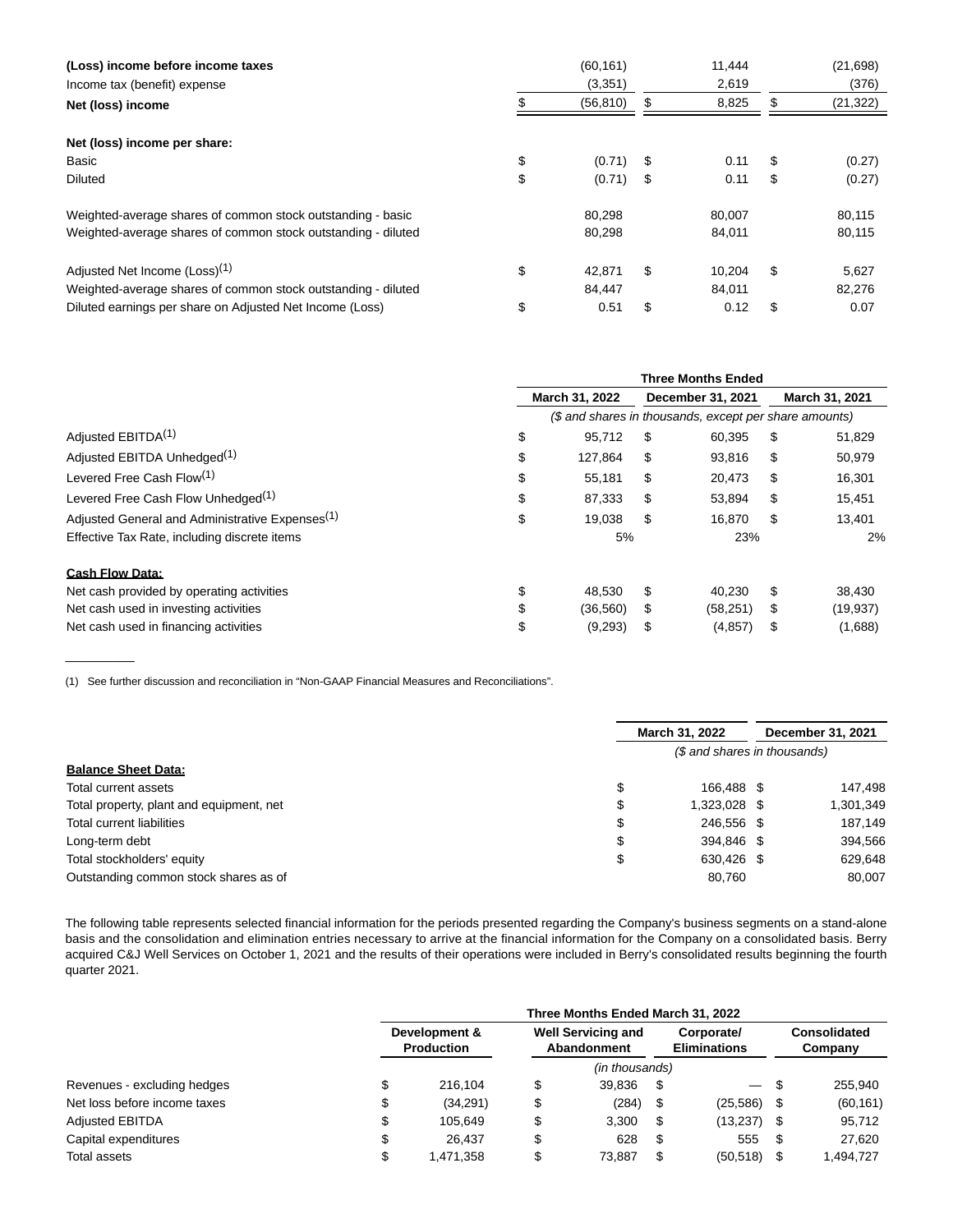|                                       | Three Months Ended December 31, 2021 |           |                                          |                |                                   |           |      |                         |  |  |
|---------------------------------------|--------------------------------------|-----------|------------------------------------------|----------------|-----------------------------------|-----------|------|-------------------------|--|--|
|                                       | Development &<br><b>Production</b>   |           | <b>Well Servicing and</b><br>Abandonment |                | Corporate/<br><b>Eliminations</b> |           |      | Consolidated<br>Company |  |  |
|                                       |                                      |           |                                          | (in thousands) |                                   |           |      |                         |  |  |
| Revenues - excluding hedges           |                                      | 188.624   | S                                        | 35.840         | S                                 |           | - \$ | 224.464                 |  |  |
| Net income (loss) before income taxes |                                      | 35,292    | \$                                       |                |                                   | (23, 849) |      | 11,444                  |  |  |
| <b>Adjusted EBITDA</b>                | \$                                   | 67.317    | \$                                       | 4.310          | \$                                | (11, 232) | - \$ | 60,395                  |  |  |
| Capital expenditures                  | \$                                   | 25.735    | \$                                       | 1.029          | S                                 | 909       |      | 27.673                  |  |  |
| Total assets                          |                                      | 1,450,157 | \$                                       | 81,093         | S                                 | (74, 771) |      | 1,456,479               |  |  |

# **SUMMARY BY AREA**

The following table shows a summary by area of our selected historical information and operating information for our development and production operations for the periods indicated.

|                                                  |    |                                                 |                   | <b>California</b> |                |         |  |  |  |  |
|--------------------------------------------------|----|-------------------------------------------------|-------------------|-------------------|----------------|---------|--|--|--|--|
|                                                  |    | (San Joaquin and Ventura basins) <sup>(3)</sup> |                   |                   |                |         |  |  |  |  |
|                                                  |    | <b>Three Months Ended</b>                       |                   |                   |                |         |  |  |  |  |
|                                                  |    | March 31, 2022                                  | December 31, 2021 |                   | March 31, 2021 |         |  |  |  |  |
| (\$ in thousands, except prices)                 |    |                                                 |                   |                   |                |         |  |  |  |  |
| Oil, natural gas and natural gas liquids sales   |    | 186,252                                         | S                 | 158,317           | \$             | 113,177 |  |  |  |  |
| Operating income <sup>(1)</sup>                  |    | 60,162                                          | \$                | 17.217            | \$             | 18,965  |  |  |  |  |
| Depreciation, depletion, and amortization (DD&A) | 13 | 35,786                                          | S                 | 35,647            | \$             | 32,896  |  |  |  |  |
| Average daily production (mboe/d)                |    | 22.2                                            |                   | 22.7              |                | 21.9    |  |  |  |  |
| Production (oil % of total)                      |    | 100%                                            |                   | 100%              |                | 100%    |  |  |  |  |
| Realized sales prices:                           |    |                                                 |                   |                   |                |         |  |  |  |  |
| Oil (per bbl)                                    |    | 93.16                                           | \$                | 75.90             | \$             | 57.34   |  |  |  |  |
| NGLs (per bbl)                                   |    |                                                 |                   |                   | S              |         |  |  |  |  |
| Gas (per mcf)                                    |    | —                                               |                   |                   | S              |         |  |  |  |  |
| Capital expenditures <sup>(2)</sup>              |    | 14,622                                          |                   | 22,596            | S              | 22,760  |  |  |  |  |

|                                                |                   |        |                      | <b>Utah</b><br>(Uinta basin)<br><b>Three Months Ended</b> |                   |     |                   |     | Colorado<br>(Piceance basin) $(4)$<br><b>Three Months Ended</b> |    |                   |
|------------------------------------------------|-------------------|--------|----------------------|-----------------------------------------------------------|-------------------|-----|-------------------|-----|-----------------------------------------------------------------|----|-------------------|
|                                                | March 31,<br>2022 |        | December 31,<br>2021 |                                                           | March 31,<br>2021 |     | March 31,<br>2022 |     | December 31,<br>2021                                            |    | March 31,<br>2021 |
| (\$ in thousands, except prices)               |                   |        |                      |                                                           |                   |     |                   |     |                                                                 |    |                   |
| Oil, natural gas and natural gas liquids sales | S                 | 23,038 | \$                   | 19,762                                                    | \$<br>15,889      | \$  | 1,056             | \$  | 3,294                                                           | \$ | 6,194             |
| Operating income <sup>(1)</sup>                |                   | 11,173 | \$                   | 8,713                                                     | \$<br>7,433       | \$  | 610               | \$  | 3,050                                                           | \$ | 5,039             |
| Depreciation, depletion, and amortization      |                   |        |                      |                                                           |                   |     |                   |     |                                                                 |    |                   |
| (DD&A)                                         |                   | 803    | \$                   | 597                                                       | \$<br>554         | 1\$ | 9                 | \$  | 38                                                              | \$ | 38                |
| Average daily production (mboe/d)              |                   | 4.1    |                      | 4.2                                                       | 4.0               |     | 0.4               |     | 1.0                                                             |    | 1.2               |
| Production (oil % of total)                    |                   | 53%    |                      | 51%                                                       | 49%               |     | $-\%$             |     | 1%                                                              |    | 2%                |
| Realized sales prices:                         |                   |        |                      |                                                           |                   |     |                   |     |                                                                 |    |                   |
| Oil (per bbl)                                  |                   | 83.02  | \$                   | 66.56                                                     | \$<br>52.08       | ß.  | 89.41             |     | 84.38                                                           | \$ | 25.80             |
| NGLs (per bbl)                                 |                   | 47.03  | \$                   | 47.45                                                     | \$<br>26.81       | \$  |                   |     |                                                                 | \$ |                   |
| Gas (per mcf)                                  |                   | 5.93   | \$                   | 5.63                                                      | \$<br>6.65        | \$  | 5.12              | \$. | 5.54                                                            | \$ | 9.83              |
| Capital expenditures <sup>(2)</sup>            |                   | 9,752  | \$                   | 1,007                                                     | \$<br>392         | 1\$ |                   |     |                                                                 |    |                   |

(1) Operating income (loss) includes oil, natural gas and NGL sales, marketing revenues, other revenues, and scheduled oil derivative settlements, offset by operating expenses (as defined elsewhere), general and administrative expenses, DD&A, impairment of oil and gas properties, and taxes, other than income taxes.

(2) Excludes corporate capital expenditures.

(3) Our Placerita properties, in the Ventura basin, were divested in October 2021.

(4) Our properties in Colorado were in the Piceance basin, all of which were all divested in January 2022.

 $\overline{\phantom{a}}$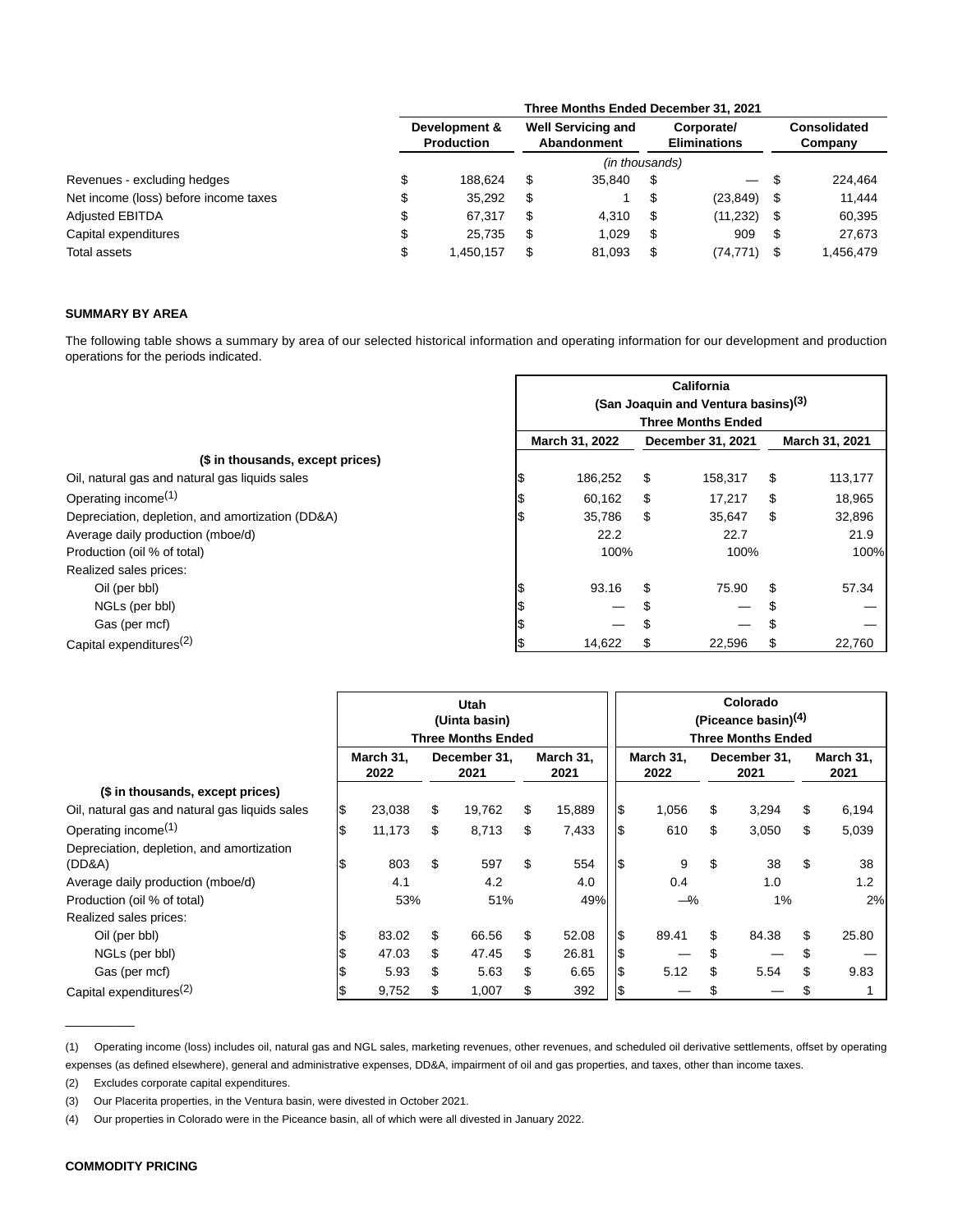|                                                      | <b>Three Months Ended</b> |                   |                |  |  |  |
|------------------------------------------------------|---------------------------|-------------------|----------------|--|--|--|
|                                                      | March 31, 2022            | December 31, 2021 | March 31, 2021 |  |  |  |
| Weighted-average realized sales prices:              |                           |                   |                |  |  |  |
| Oil without hedges (\$/bbl)                          | \$                        | 75.11             | 56.89          |  |  |  |
|                                                      | 92.25                     | \$.               | S              |  |  |  |
| Effects of scheduled derivative settlements (\$/bbl) | \$                        | (20.50)           | (12.08)        |  |  |  |
|                                                      | (15.38)                   | - \$              | - \$           |  |  |  |
| Oil with hedges (\$/bbl)                             | \$                        | 54.61             | 44.81          |  |  |  |
|                                                      | 76.87                     | -S                | S              |  |  |  |
| Natural gas (\$/mcf)                                 | \$                        | 5.60              | 7.96           |  |  |  |
|                                                      | 5.77                      | \$.               | S              |  |  |  |
| NGLs (\$/bbl)                                        | \$                        | S                 | 26.81          |  |  |  |
|                                                      | 47.03                     | 47.45             | S              |  |  |  |
| <b>Average Benchmark prices:</b>                     |                           |                   |                |  |  |  |
| Oil (bbl) - Brent                                    | \$                        | 79.66             | 61.32          |  |  |  |
|                                                      | 97.90                     | -S                | \$.            |  |  |  |
| $Oil$ (bbl) $-$ WTI                                  | \$                        | 76.89             | 57.82          |  |  |  |
|                                                      | 94.54                     | \$                | S              |  |  |  |
| Natural gas (mmbtu) – Kern, Delivered <sup>(1)</sup> | \$                        | \$                | 7.99           |  |  |  |
|                                                      | 4.83                      | 5.65              | S              |  |  |  |
| Natural gas (mmbtu) - Henry Hub <sup>(2)</sup>       | \$                        | \$                | 3.50           |  |  |  |
|                                                      | 4.67                      | 4.75              | \$             |  |  |  |

(1) Kern, Delivered Index is the relevant index used for gas purchases in California.

(2) Henry Hub is the relevant index used for gas sales in the Rockies.

# **CURRENT HEDGING SUMMARY**

 $\overline{\phantom{a}}$ 

As of April 28, 2022, we had the following hedges for our crude oil production and gas purchases.

|                                   | Q2 2022       |           | Q3 2022       | Q4 2022       | FY 2023           | FY 2024    |
|-----------------------------------|---------------|-----------|---------------|---------------|-------------------|------------|
| <b>Brent</b>                      |               |           |               |               |                   |            |
| Swaps                             |               |           |               |               |                   |            |
| Hedged volume (bbls)              |               | 1,360,500 | 1.380.000     | 1,288,000     | 3,433,528         | 1,917,000  |
| Weighted-average price (\$/bbl)   | \$            | 77.10 \$  | 77.73 \$      | 76.07 \$      | 73.06 \$          | 75.52      |
| <b>Put Spreads</b>                |               |           |               |               |                   |            |
| Hedged volume (bbls)              |               | 364,000   | 368,000       | 368,000       | 2,190,000         | 1,281,000  |
| Weighted-average price (\$/bbl)   |               | \$50/\$40 | \$50/\$40     | \$50/\$40     | \$50/\$40         | \$50/\$40  |
| <b>Producer Collars</b>           |               |           |               |               |                   |            |
| Hedged volume (bbls)              |               |           |               |               | 1.460.000         | 1,098,000  |
| Weighted-average price (\$/bbl)   | \$            | $-$ \$    | $\equiv$      | \$            | \$106/\$40        | \$105/\$40 |
| <b>Henry Hub</b>                  |               |           |               |               |                   |            |
| <b>Consumer Collars</b>           |               |           |               |               |                   |            |
| Hedged volume (mmbtu)             |               | 3.030.000 | 3.680.000     | 3.680.000     | 5,430,000         |            |
| Weighted-average price (\$/mmbtu) | \$4.00/\$2.75 |           | \$4.00/\$2.75 | \$4.00/\$2.75 | $$4.00/\$2.75$ \$ |            |
|                                   |               |           |               |               |                   |            |

# **OPERATING EXPENSES**

|                                                                         | <b>Three Months Ended</b> |                                          |                   |         |      |                |  |  |
|-------------------------------------------------------------------------|---------------------------|------------------------------------------|-------------------|---------|------|----------------|--|--|
|                                                                         |                           | March 31, 2022                           | December 31, 2021 |         |      | March 31, 2021 |  |  |
|                                                                         |                           | (\$ in thousands except per boe amounts) |                   |         |      |                |  |  |
| Lease operating expenses                                                | \$                        | 63,124                                   | - \$              | 67,292  | - \$ | 62,284         |  |  |
| Electricity generation expenses                                         |                           | 4,463                                    |                   | 3,660   |      | 7,648          |  |  |
| Electricity sales <sup><math>(1)</math></sup>                           |                           | (5, 419)                                 |                   | (6,308) |      | (10,069)       |  |  |
| <b>Transportation expenses</b>                                          |                           | 1,158                                    |                   | 1,758   |      | 1,576          |  |  |
| Transportation sales <sup>(1)</sup>                                     |                           | (45)                                     |                   | (105)   |      | (137)          |  |  |
| Marketing expenses                                                      |                           | 299                                      |                   | 825     |      | 2,227          |  |  |
| Marketing revenues <sup>(1)</sup>                                       |                           | (289)                                    |                   | (834)   |      | (2, 234)       |  |  |
| Derivative settlements (received) paid for gas purchases <sup>(1)</sup> |                           | (1,653)                                  |                   | (8,650) |      | (26,239)       |  |  |
| Total operating expenses <sup>(1)</sup>                                 |                           | 61,638                                   | \$                | 57,638  | \$.  | 35,056         |  |  |
| Lease operating expenses (\$/boe)                                       | \$                        | 26.25                                    | \$                | 26.23   | \$   | 25.58          |  |  |
| Electricity generation expenses (\$/boe)                                |                           | 1.86                                     |                   | 1.43    |      | 3.14           |  |  |
| Electricity sales (\$/boe)                                              |                           | (2.25)                                   |                   | (2.46)  |      | (4.13)         |  |  |
| Transportation expenses (\$/boe)                                        |                           | 0.48                                     |                   | 0.69    |      | 0.65           |  |  |
| Transportation sales (\$/boe)                                           |                           | (0.02)                                   |                   | (0.05)  |      | (0.06)         |  |  |
| Marketing expenses (\$/boe)                                             |                           | 0.13                                     |                   | 0.32    |      | 0.92           |  |  |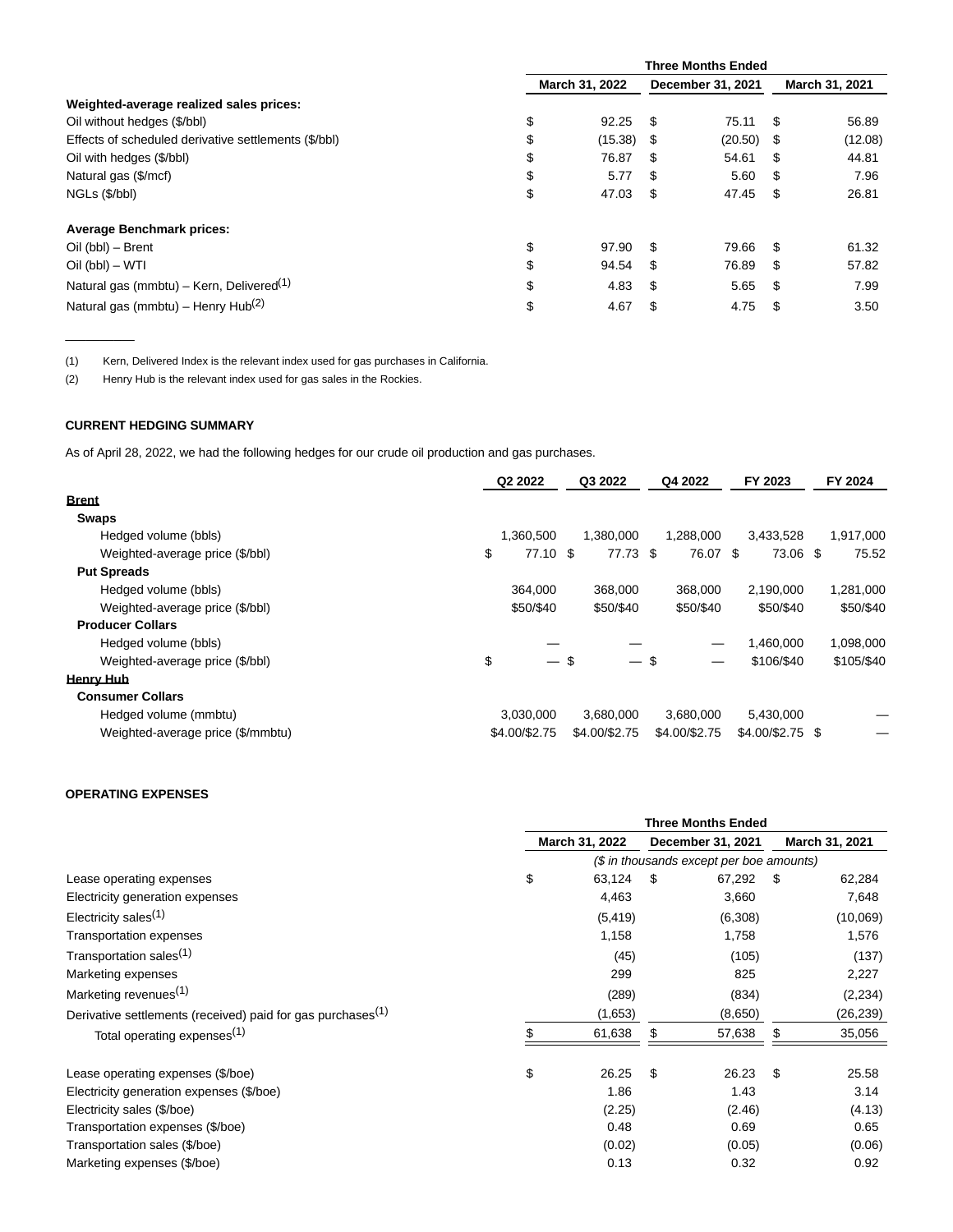| Marketing revenues (\$/boe)<br>Derivative settlements (received) paid for gas purchases (\$/boe) |          | (0.12)<br>(0.69) |   | (0.33)<br>(3.37) |           | (0.92)<br>(10.78) |
|--------------------------------------------------------------------------------------------------|----------|------------------|---|------------------|-----------|-------------------|
| Total operating expenses (\$/boe)                                                                |          | 25.64            |   | 22.46            |           | 14.40             |
| Total unhedged operating expenses (\$/boe) <sup>(2)</sup>                                        |          | 26.33            |   | 25.83            | S         | 25.18             |
| Total non-energy operating expenses <sup>(3)</sup><br>Total energy operating expenses $(4)$      | \$<br>\$ | 13.58<br>12.06   | S | 13.41<br>9.05    | \$.<br>\$ | 12.74<br>1.66     |
| Total mboe                                                                                       |          | 2,406            |   | 2,566            |           | 2,435             |

(1) We report electricity, transportation and marketing sales separately in our financial statements as revenues in accordance with GAAP. However, these revenues are viewed and used internally in calculating operating expenses which is used to track and analyze the economics of development projects and the efficiency of our hydrocarbon recovery. We purchase third-party gas to generate electricity through our cogeneration facilities to be used in our field operations activities and view the added benefit of any excess electricity sold externally as a cost reduction/benefit to generating steam for our thermal recovery operations. Marketing revenues and expenses mainly relate to natural gas purchased from third parties that moves through our gathering and processing systems and then is sold to third parties. Transportation sales relate to water and other liquids that we transport on our systems on behalf of third parties and have not been significant to date. Operating expenses also include the effect of derivative settlements (received or paid) for gas purchases.

(2) Total unhedged operating expenses equals total operating expenses, excluding the derivative settlements paid (received) for gas purchases.

(3) Total non-energy operating expenses equals total operating expenses, excluding fuel, electricity sales and gas purchase derivative settlement (gains) losses.

(4) Total energy operating expenses equals fuel and gas purchase derivative settlement (gains) losses less electricity sales.

# **PRODUCTION STATISTICS**

 $\overline{\phantom{a}}$ 

 $\overline{\phantom{a}}$ 

|                                                                   |                | <b>Three Months Ended</b> |                |  |  |  |  |  |
|-------------------------------------------------------------------|----------------|---------------------------|----------------|--|--|--|--|--|
|                                                                   | March 31, 2022 | December 31, 2021         | March 31, 2021 |  |  |  |  |  |
| Net Oil, Natural Gas and NGLs Production Per Day <sup>(1)</sup> : |                |                           |                |  |  |  |  |  |
| Oil (mbbl/d)                                                      |                |                           |                |  |  |  |  |  |
| California <sup>(2)</sup>                                         | 22.2           | 22.7                      | 21.9           |  |  |  |  |  |
| Utah                                                              | 2.2            | 2.1                       | 2.0            |  |  |  |  |  |
| Colorado <sup>(3)</sup>                                           |                |                           |                |  |  |  |  |  |
| <b>Total oil</b>                                                  | 24.4           | 24.8                      | 23.9           |  |  |  |  |  |
| Natural gas (mmcf/d)                                              |                |                           |                |  |  |  |  |  |
| California <sup>(2)</sup>                                         |                |                           |                |  |  |  |  |  |
| Utah                                                              | 9.2            | 10.0                      | 10.0           |  |  |  |  |  |
| Colorado <sup>(3)</sup>                                           | 2.3            | 6.4                       | 6.9            |  |  |  |  |  |
| Total natural gas                                                 | 11.5           | 16.4                      | 16.9           |  |  |  |  |  |
| NGLs (mbbl/d)                                                     |                |                           |                |  |  |  |  |  |
| California <sup>(2)</sup>                                         |                |                           |                |  |  |  |  |  |
| Utah                                                              | 0.4            | 0.4                       | 0.3            |  |  |  |  |  |
| Colorado $(3)$                                                    |                |                           |                |  |  |  |  |  |
| <b>Total NGLs</b>                                                 | 0.4            | 0.4                       | 0.3            |  |  |  |  |  |
| Total Production (mboe/d) <sup>(4)</sup>                          | 26.7           | 27.9                      | 27.1           |  |  |  |  |  |
|                                                                   |                |                           |                |  |  |  |  |  |

(1) Production represents volumes sold during the period. We also consume a portion of the natural gas we produce on lease to extract oil and gas.

(2) Our Placerita properties, in the Ventura basin, were divested in October 2021.

(3) Our properties in Colorado were in the Piceance basin, all of which were all divested in January 2022.

(4) Natural gas volumes have been converted to boe based on energy content of six mcf of gas to one bbl of oil. Barrels of oil equivalence does not necessarily result in price equivalence. The price of natural gas on a barrel of oil equivalent basis is currently substantially lower than the corresponding price for oil and has been similarly lower for a number of years. For example, in the three months ended March 31, 2022, the average prices of Brent oil and Henry Hub natural gas were \$97.90 per bbl and \$4.67 per mmbtu respectively.

# **CAPITAL EXPENDITURES (ACCRUAL BASIS)**

| <b>Three Months Ended</b>     |                                  |                |  |  |  |  |  |
|-------------------------------|----------------------------------|----------------|--|--|--|--|--|
| March 31, 2022 <sup>(2)</sup> | December 31, 2021 <sup>(2)</sup> | March 31, 2021 |  |  |  |  |  |
|                               | (in thousands)                   |                |  |  |  |  |  |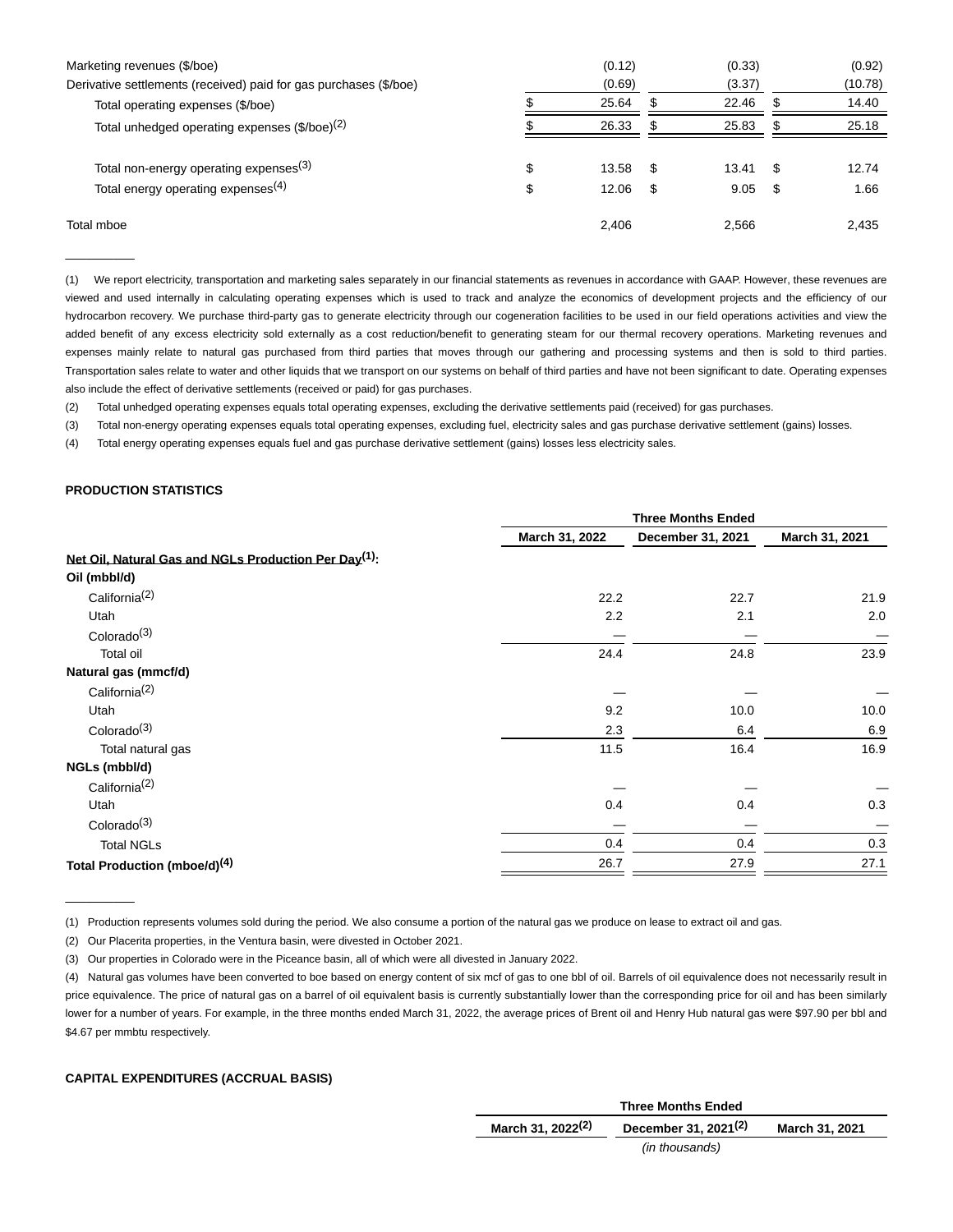| Capital expenditures (accrual basis) <sup>(1)</sup> | 27.620 | 27.673 | 23,569 |
|-----------------------------------------------------|--------|--------|--------|
|                                                     |        |        |        |

(1) Capital expenditures on an accrual basis include capitalized overhead and interest and excludes acquisitions and asset retirement spending.

(2) Capital expenditures in the quarter ended March 31, 2022 and December 31, 2021 included approximately \$1 million each period for C&J Well Services which was acquired on October 1, 2021.

### **NON-GAAP FINANCIAL MEASURES AND RECONCILIATIONS**

 $\overline{\phantom{a}}$ 

Adjusted Net Income (Loss) is not a measure of net income (loss), Levered Free Cash Flow, Levered Free Cash Flow Unhedged and Discretionary Free Cash Flow are not measures of cash flow, and Adjusted EBITDA and Adjusted EBITDA Unhedged are not measures of either, in all cases, as determined by GAAP. Adjusted EBITDA, Adjusted EBITDA Unhedged, Levered Free Cash Flow, Levered Free Cash Flow Unhedged, Adjusted Net Income (Loss) and Discretionary Free Cash Flow are supplemental non-GAAP financial measures used by management and external users of our financial statements, such as industry analysts, investors, lenders and rating agencies. We define Adjusted Net Income (Loss) as net income (loss) adjusted for derivative gains or losses net of cash received or paid for scheduled derivative settlements, other unusual and infrequent items, and the income tax expense or benefit of these adjustments using our effective tax rate. We define Adjusted EBITDA as earnings before interest expense; income taxes; depreciation, depletion, and amortization; derivative gains or losses net of cash received or paid for scheduled derivative settlements; impairments; stock compensation expense; and unusual and infrequent items. We define Levered Free Cash Flow as Adjusted EBITDA less capital expenditures, interest expense and dividends. We define Discretionary Free Cash Flow as cash flow from operations less regular fixed dividends and the capital needed to hold production flat.

Adjusted Net Income (Loss) excludes the impact of unusual and infrequent items affecting earnings that vary widely and unpredictably, including non-cash items such as derivative gains and losses. This measure is used by management when comparing results period over period. Our management believes Adjusted EBITDA provides useful information in assessing our financial condition, results of operations and cash flows and is widely used by the industry and the investment community. Adjusted EBITDA is the measure reported to the chief operating decision maker (CODM) for purposes of making decisions about allocating resources to and assessing performance of each segment. The measure also allows our management to more effectively evaluate our operating performance and compare the results between periods without regard to our financing methods or capital structure. Levered Free Cash Flow is used by management as a primary metric to plan capital allocation to sustain production levels and for internal growth opportunities, as well as hedging needs. It also serves as a measure for assessing our financial performance and our ability to generate excess cash from operations to service debt and pay dividends. Management believes Discretionary Free Cash Flow provides useful information in assessing our financial condition, and is the primary metric to determine the quarterly variable dividend. We expect to allocate 60% of Discretionary Free Cash Flow predominantly in the form of cash variable dividends, as well as opportunistic debt repurchases. The remaining 40% will be used for opportunistic growth, including from our extensive inventory of drilling opportunities, advancing our short- and long-term sustainability initiatives, share repurchases, and/or capital retention. We define Adjusted General and Administrative Expenses as general and administrative expenses adjusted for non-cash stock compensation expense and unusual and infrequent costs.

Adjusted General and Administrative Expenses is a supplemental non-GAAP financial measure that is used by management and external users of our financial statements, such as industry analysts, investors, lenders and rating agencies. We define Adjusted General and Administrative Expenses as general and administrative expenses adjusted for non-cash stock compensation expense and unusual and infrequent costs. Management believes Adjusted General and Administrative Expenses is useful because it allows us to more effectively compare our performance from period to period. We exclude the items listed above from general and administrative expenses in arriving at Adjusted General and Administrative Expenses because these amounts can vary widely and unpredictably in nature, timing, amount and frequency and stock compensation expense is non-cash in nature.

While Adjusted Net Income (Loss), Adjusted EBITDA, Adjusted EBITDA Unhedged, Levered Free Cash Flow, Levered Free Cash Flow Unhedged, Adjusted General and Administrative Expenses and Discretionary Free Cash Flow are non-GAAP measures, the amounts included in the calculations of Adjusted Net Income (Loss), Adjusted EBITDA, Adjusted EBITDA Unhedged, Levered Free Cash Flow, Levered Free Cash Flow Unhedged, Adjusted General and Administrative Expenses and Discretionary Free Cash Flow were computed in accordance with GAAP. These measures are provided in addition to, and not as an alternative for, income and liquidity measures calculated in accordance with GAAP and should not be considered as an alternative to, or more meaningful than, income and liquidity measures calculated in accordance with GAAP. Our computations of Adjusted Net Income (Loss), Adjusted EBITDA, Adjusted EBITDA Unhedged, Levered Free Cash Flow, Levered Free Cash Flow Unhedged, Adjusted General and Administrative Expenses and Discretionary Free Cash Flow may not be comparable to other similarly titled measures used by other companies. Adjusted Net Income (Loss), Adjusted EBITDA, Adjusted EBITDA Unhedged, Levered Free Cash Flow, Levered Free Cash Flow Unhedged, Adjusted General and Administrative Expenses and Discretionary Free Cash Flow should be read in conjunction with the information contained in our financial statements prepared in accordance with GAAP.

# **ADJUSTED NET INCOME (LOSS)**

The following table presents a reconciliation of the GAAP financial measure of net income (loss) to the non-GAAP financial measure of Adjusted Net Income (Loss).

|                                                               | <b>Three Months Ended</b> |                |  |                                          |  |                       |  |  |  |
|---------------------------------------------------------------|---------------------------|----------------|--|------------------------------------------|--|-----------------------|--|--|--|
|                                                               |                           | March 31, 2022 |  | December 31, 2021                        |  | <b>March 31, 2021</b> |  |  |  |
|                                                               |                           |                |  | (\$ thousands, except per share amounts) |  |                       |  |  |  |
| Net (loss) income                                             | \$                        | $(56, 810)$ \$ |  | 8.825                                    |  | (21, 322)             |  |  |  |
| Add: discrete income tax items                                |                           | 293            |  | 581                                      |  |                       |  |  |  |
| Add (Subtract):                                               |                           |                |  |                                          |  |                       |  |  |  |
| Losses on derivatives                                         |                           | 132.804        |  | 32.150                                   |  | 25.774                |  |  |  |
| Net cash (paid) received for scheduled derivative settlements |                           | (32, 152)      |  | (33, 421)                                |  | 850                   |  |  |  |
| Other operating expenses (income)                             |                           | 3,769          |  | (1,726)                                  |  | 799                   |  |  |  |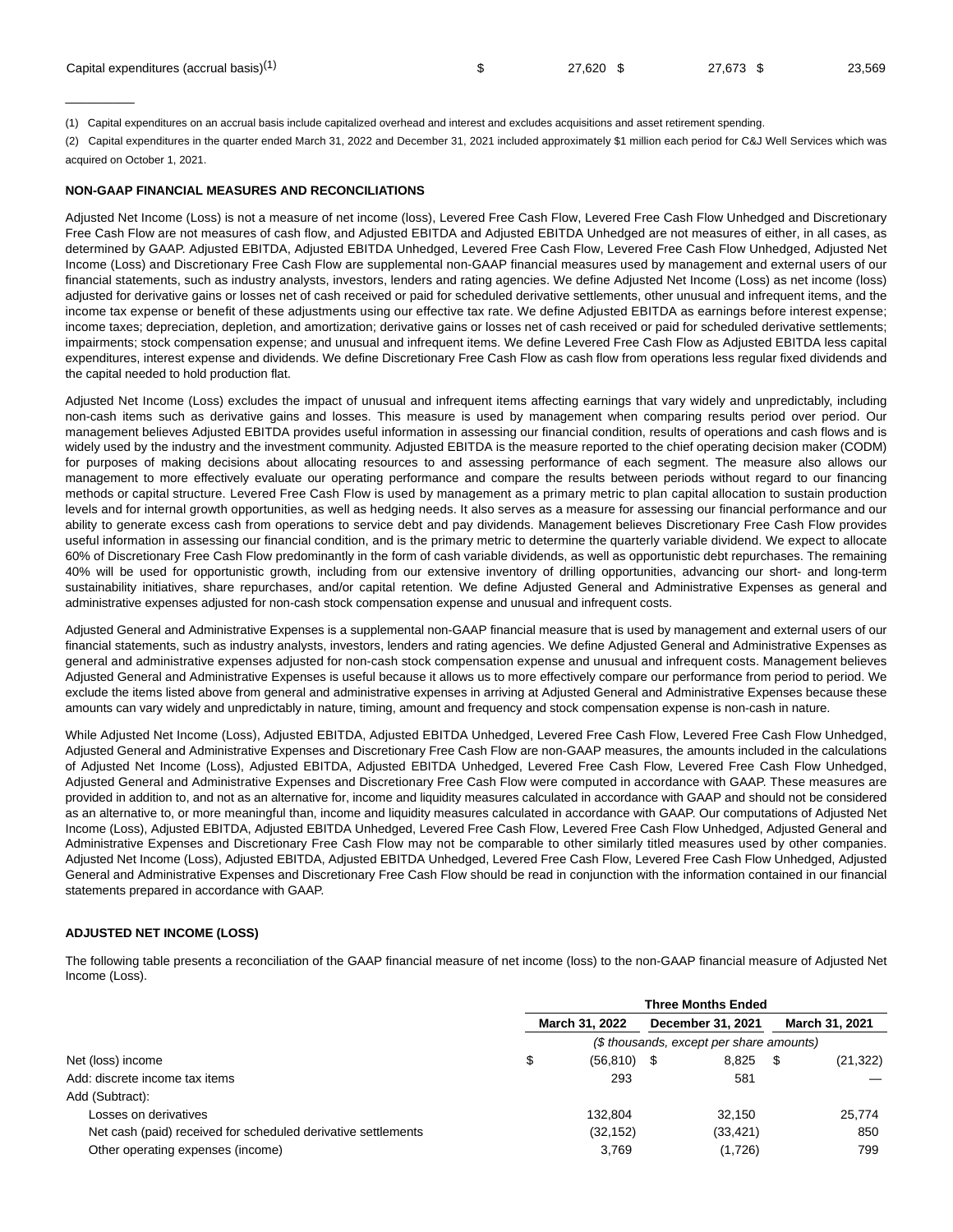| Non-recurring costs                                                     | 198                                                                                                                               | 2.030 |       |  |        |  |
|-------------------------------------------------------------------------|-----------------------------------------------------------------------------------------------------------------------------------|-------|-------|--|--------|--|
| Total additions, net                                                    | 104.619                                                                                                                           |       | (967) |  | 27,423 |  |
| Income tax (expense) benefit of adjustments at effective tax rate $(1)$ | (5,231)<br>1,765<br>10,204<br>42.871<br>0.13<br>0.53<br>\$.<br>0.12<br>0.51<br>\$<br>- \$<br>80.298<br>80.007<br>84.011<br>84.447 | (474) |       |  |        |  |
| Adjusted Net Income (Loss)                                              |                                                                                                                                   |       |       |  | 5,627  |  |
| Basic EPS on Adjusted Net Income (Loss)                                 | \$                                                                                                                                |       |       |  | 0.07   |  |
| Diluted EPS on Adjusted Net Income (Loss)                               | \$                                                                                                                                |       |       |  | 0.07   |  |
| Weighted average shares of common stock outstanding - basic             |                                                                                                                                   |       |       |  | 80.115 |  |
| Weighted average shares of common stock outstanding - diluted           |                                                                                                                                   |       |       |  | 82.276 |  |

(1) Excludes discrete income tax items from the total additions (subtractions), net line item and the tax effect the discrete income tax items have on the current rate.

# **ADJUSTED EBITDA AND ADJUSTED EBITDA UNHEDGED**

 $\overline{\phantom{a}}$ 

 $\overline{\phantom{a}}$ 

The following tables present a reconciliation of the GAAP financial measures of net income (loss) and net cash provided by operating activities to the non-GAAP financial measures of Adjusted EBITDA and Adjusted EBITDA Unhedged.

|                                                               | <b>Three Months Ended</b> |                |    |                   |    |                |
|---------------------------------------------------------------|---------------------------|----------------|----|-------------------|----|----------------|
|                                                               |                           | March 31, 2022 |    | December 31, 2021 |    | March 31, 2021 |
|                                                               |                           |                |    | (\$ thousands)    |    |                |
| Net (loss) income                                             | \$                        | (56, 810)      | \$ | 8,825             | \$ | (21, 322)      |
| Add (Subtract):                                               |                           |                |    |                   |    |                |
| Interest expense                                              |                           | 7,675          |    | 7,451             |    | 8,485          |
| Income tax (benefit) expense                                  |                           | (3,351)        |    | 2,619             |    | (376)          |
| Depreciation, depletion and amortization                      |                           | 39,777         |    | 38,903            |    | 33,840         |
| Losses on derivatives                                         |                           | 132,804        |    | 32,150            |    | 25,774         |
| Net cash (paid) received for scheduled derivative settlements |                           | (32, 152)      |    | (33, 421)         |    | 850            |
| Other operating expense (income)                              |                           | 3,769          |    | (1,726)           |    | 799            |
| Stock compensation expense                                    |                           | 3,802          |    | 3,564             |    | 3,779          |
| Non-recurring costs <sup>(1)</sup>                            |                           | 198            |    | 2,030             |    |                |
| <b>Adjusted EBITDA</b>                                        | \$                        | 95,712         | \$ | 60,395            | \$ | 51,829         |
| Net cash paid (received) for scheduled derivative settlements |                           | 32,152         |    | 33,421            |    | (850)          |
| Adjusted EBITDA Unhedged                                      |                           | 127,864        | \$ | 93,816            |    | 50,979         |
| Net cash provided by operating activities<br>Add (Subtract):  | \$                        | 48,530         | \$ | 40,230            | \$ | 38,430         |
| Cash interest payments                                        |                           | 14,539         |    | 97                |    | 14,637         |
| Cash income tax payments                                      |                           |                |    | 405               |    |                |
| Non-recurring costs                                           |                           | 198            |    | 2,030             |    |                |
| Other changes in operating assets and liabilities             |                           | 32,445         |    | 17,633            |    | (1,238)        |
| <b>Adjusted EBITDA</b>                                        | \$                        | 95,712         | \$ | 60,395            | \$ | 51,829         |
| Net cash paid (received) for scheduled derivative settlements |                           | 32,152         |    | 33,421            |    | (850)          |
| Adjusted EBITDA Unhedged                                      | \$                        | 127,864        | \$ | 93,816            |    | 50,979         |
|                                                               |                           |                |    |                   |    |                |

(1) Non-recurring costs include legal and professional service expenses related to acquisition and divestiture activity.

Adjusted EBITDA is the measure reported to the chief operating decision maker (CODM) for purposes of making decisions about allocating resources to and assessing performance of each segment. EBITDA represents earnings before interest expense; income taxes; depreciation, depletion, and amortization; derivative gains or losses net of cash received or paid for scheduled derivative settlements; impairments; stock compensation expense; and unusual and infrequent items.

|                                                      |                       |                                    |                                                         |                |  | Three Months Ended March 31, 2022 |  |           |
|------------------------------------------------------|-----------------------|------------------------------------|---------------------------------------------------------|----------------|--|-----------------------------------|--|-----------|
|                                                      | <b>Well Servicing</b> |                                    |                                                         |                |  |                                   |  |           |
|                                                      |                       | Development &<br><b>Production</b> | Corporate/<br>and<br><b>Eliminations</b><br>Abandonment |                |  | Consolidated<br>Company           |  |           |
|                                                      |                       |                                    |                                                         | (in thousands) |  |                                   |  |           |
| Adjusted EBITDA reconciliation to net income (loss): |                       |                                    |                                                         |                |  |                                   |  |           |
| Net loss                                             | \$                    | (34, 291)                          |                                                         | (284)          |  | (22, 235)                         |  | (56, 810) |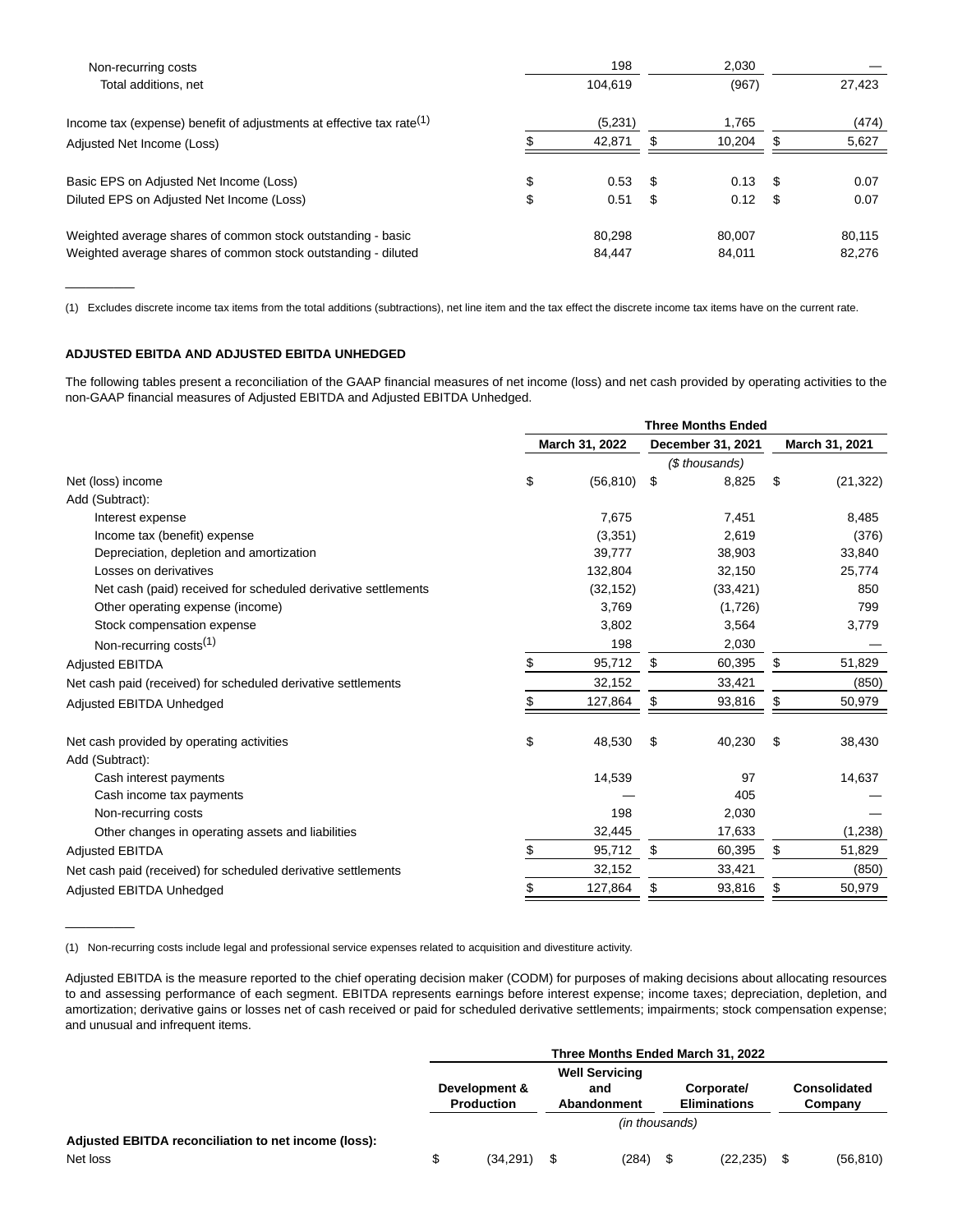| Add (Subtract):                                    |           |       |           |              |
|----------------------------------------------------|-----------|-------|-----------|--------------|
| Interest expense                                   |           |       | 7.675     | 7,675        |
| Income tax benefit                                 |           |       | (3,351)   | (3,351)      |
| Depreciation, depletion, and amortization          | 35.474    | 3.179 | 1.124     | 39,777       |
| Losses on derivatives                              | 132,804   |       |           | 132,804      |
| Net cash paid for scheduled derivative settlements | (32, 152) |       |           | (32, 152)    |
| Other operating expenses                           | 3.495     | 174   | 100       | 3.769        |
| Stock compensation expense                         | 319       | 33    | 3.450     | 3,802        |
| Non-recurring costs                                |           | 198   |           | 198          |
| <b>Adiusted EBITDA</b>                             | 105.649   | 3,300 | (13, 237) | \$<br>95,712 |
|                                                    |           |       |           |              |

|                                                      | Three Months Ended December 31, 2021 |                                    |    |                                             |    |                                   |    |                         |  |  |
|------------------------------------------------------|--------------------------------------|------------------------------------|----|---------------------------------------------|----|-----------------------------------|----|-------------------------|--|--|
|                                                      |                                      | Development &<br><b>Production</b> |    | <b>Well Servicing</b><br>and<br>Abandonment |    | Corporate/<br><b>Eliminations</b> |    | Consolidated<br>Company |  |  |
|                                                      | (in thousands)                       |                                    |    |                                             |    |                                   |    |                         |  |  |
| Adjusted EBITDA reconciliation to net income (loss): |                                      |                                    |    |                                             |    |                                   |    |                         |  |  |
| Net income (loss)                                    | \$                                   | 35,290                             | \$ | 1                                           | \$ | (26, 466)                         | \$ | 8,825                   |  |  |
| Add (Subtract):                                      |                                      |                                    |    |                                             |    |                                   |    |                         |  |  |
| Interest expense                                     |                                      |                                    |    |                                             |    | 7,451                             |    | 7,451                   |  |  |
| Income tax expense                                   |                                      |                                    |    |                                             |    | 2,619                             |    | 2,619                   |  |  |
| Depreciation, depletion, and amortization            |                                      | 34,774                             |    | 2,974                                       |    | 1,155                             |    | 38,903                  |  |  |
| Losses on derivatives                                |                                      | 32,150                             |    |                                             |    |                                   |    | 32,150                  |  |  |
| Net cash paid for scheduled derivative settlements   |                                      | (33, 421)                          |    |                                             |    |                                   |    | (33,421)                |  |  |
| Other operating income                               |                                      | (1,726)                            |    |                                             |    |                                   |    | (1,726)                 |  |  |
| Stock compensation expense                           |                                      | 250                                |    |                                             |    | 3,314                             |    | 3,564                   |  |  |
| Non-recurring costs                                  |                                      |                                    |    | 1,335                                       |    | 695                               |    | 2,030                   |  |  |
| <b>Adjusted EBITDA</b>                               |                                      | 67,317                             | S  | 4,310                                       | \$ | (11, 232)                         | \$ | 60,395                  |  |  |

### **LEVERED FREE CASH FLOW AND LEVERED FREE CASH FLOW UNHEDGED**

The following table presents a reconciliation of Adjusted EBITDA to the non–GAAP measures of Levered Free Cash Flow and Levered Free Cash Flow Unhedged. The reconciliation of Adjusted EBITDA is presented above.

|                                                               | <b>Three Months Ended</b> |          |   |                      |     |                |  |  |  |  |
|---------------------------------------------------------------|---------------------------|----------|---|----------------------|-----|----------------|--|--|--|--|
|                                                               | March 31, 2022            |          |   | December 31.<br>2021 |     | March 31, 2021 |  |  |  |  |
|                                                               |                           |          |   | (\$ thousands)       |     |                |  |  |  |  |
| <b>Adjusted EBITDA</b>                                        | \$                        | 95,712   | S | 60,395               | S   | 51,829         |  |  |  |  |
| Subtract:                                                     |                           |          |   |                      |     |                |  |  |  |  |
| Capital expenditures - accrual basis <sup>(1)</sup>           |                           | (27,620) |   | (27, 673)            |     | (23, 569)      |  |  |  |  |
| Interest expense                                              |                           | (7,675)  |   | (7, 451)             |     | (8,485)        |  |  |  |  |
| Cash dividends declared                                       |                           | (5,236)  |   | (4,798)              |     | (3, 474)       |  |  |  |  |
| Levered Free Cash Flow                                        |                           | 55,181   |   | 20,473               | \$. | 16,301         |  |  |  |  |
| Net cash paid (received) for scheduled derivative settlements |                           | 32,152   |   | 33,421               |     | (850)          |  |  |  |  |
| Levered Free Cash Flow Unhedged                               |                           | 87,333   |   | 53,894               | Ъ   | 15,451         |  |  |  |  |

(1) Capital expenditures on an accrual basis includes capitalized overhead and interest and excludes acquisitions. Also excluded is asset retirement spending of \$5 million, \$7 million, \$3 million for the quarters ended March 31, 2022, December 31, 2021 and March 31, 2021, respectively.

### **ADJUSTED GENERAL AND ADMINISTRATIVE EXPENSES**

 $\overline{\phantom{a}}$ 

The following table presents a reconciliation of the GAAP financial measure of general and administrative expenses to the non-GAAP financial measure of Adjusted General and Administrative Expenses.

|  | <b>Three Months Ended</b>                 |  |        |  |                       |  |
|--|-------------------------------------------|--|--------|--|-----------------------|--|
|  | December 31,                              |  |        |  |                       |  |
|  | March 31, 2022                            |  | 2021   |  | <b>March 31, 2021</b> |  |
|  | (\$ in thousands except per mboe amounts) |  |        |  |                       |  |
|  | 22.942                                    |  | 22.357 |  | 17.070                |  |